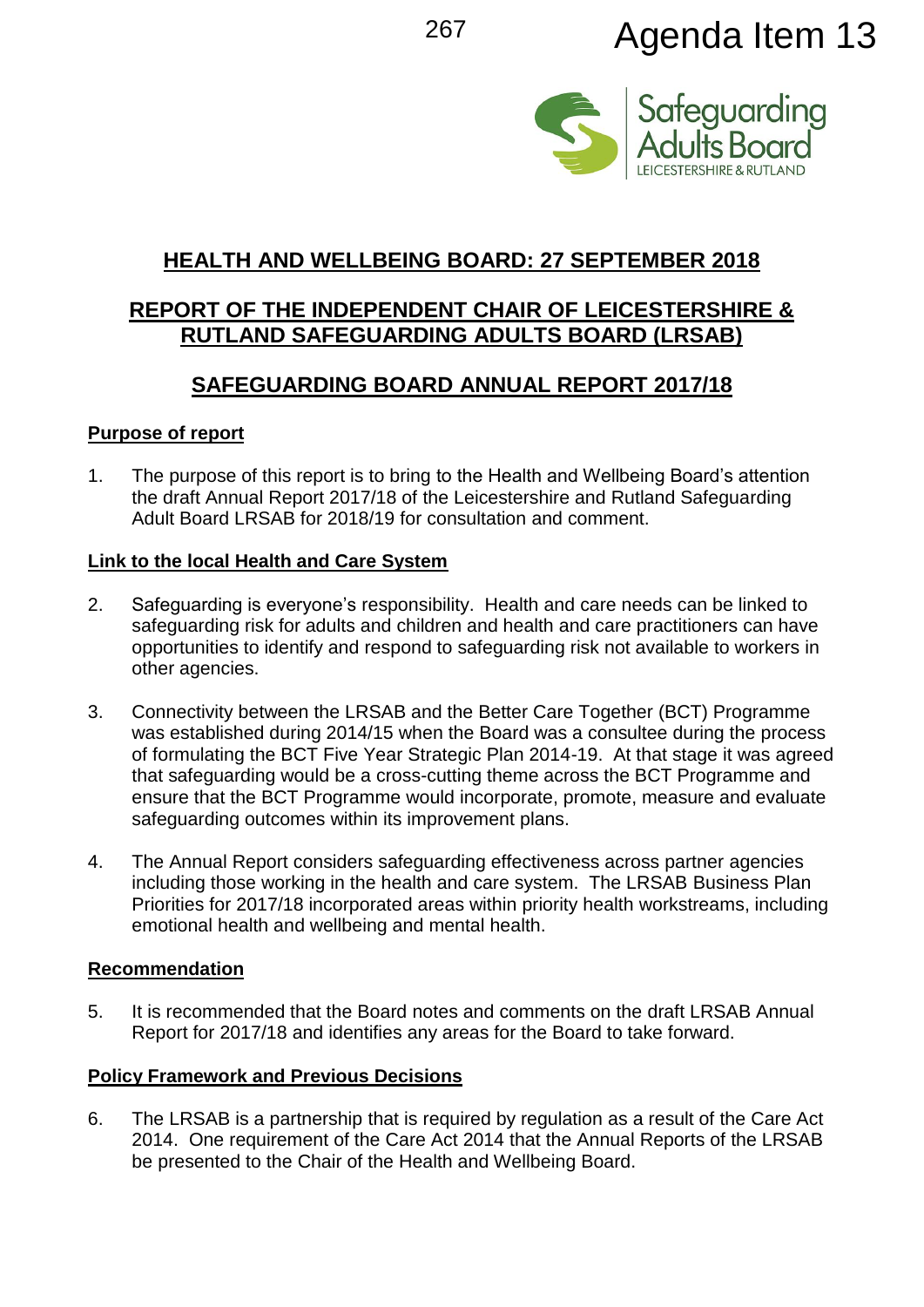7. The Business Plan of the LRSAB for the current year, 2018/19 was presented to the Health and Wellbeing Board on 24 May 2018.

## **Background**

#### Statutory Framework

- 8. The LRSAB became a statutory body on 1<sup>st</sup> April 2015 as a result of the Care Act 2014. The Act requires that it must lead adult safeguarding arrangements across its locality and oversee and coordinate the effectiveness of the safeguarding work of its member and partner agencies.
- 9. Safeguarding Adult Boards have three core duties. They must:
	- Develop and publish a strategic plan setting out how they will meet their objectives and how their member and partner agencies will contribute;
	- Publish an annual report detailing how effective their work has been
	- Commission safeguarding adults reviews (SARs) for any cases which meet the criteria for these.
- 10. It is the second of these duties to which the appended Annual report relates.

#### Annual Report

- 11. The SAB shares some operational arrangements with the Leicestershire & Rutland Local Safeguarding Children Board (LRLSCB). From 2018/19 the two Boards have separate Independent Chairs and no longer have joint Board meetings, as the LRSAB further aligns its work with the Leicester City SAB. The LSCB and SAB produce separate Annual Reports. Other aspects of joint working between the LSCB and SAB will remain for 2018/19.
- 12. The Annual Report provides a full assessment of performance on the local approach to safeguarding adults in line with the requirements of the Care Act 2014.
- 13. The key purpose of the Annual Report is to assess the impact of the work undertaken in 2017/18 on service quality and on safeguarding outcomes for adults with care and support needs in Leicestershire and Rutland. Specifically it evaluates performance against the priorities that were set out in the LRSAB Business Plan 2017/18, including priorities shared with the LRLSCB.
- 14. The Annual Report 2017/18 can be found in full at Appendix A to this report, and includes:
	- (i) A foreword from the Independent Chair;
	- (ii) A summary of the work and findings of the Board during the year;
	- (iii) An overview of the Board's governance and accountability arrangements and local context;
	- (iv) Two separate outlines of safeguarding adults performance, activity and outcomes for Leicestershire and Rutland;
	- (v) Analysis of performance against the key priorities in the 2017/18 Business Plan;
	- (vi) An overview of the Board's work on engagement, assurance, learning and development and training;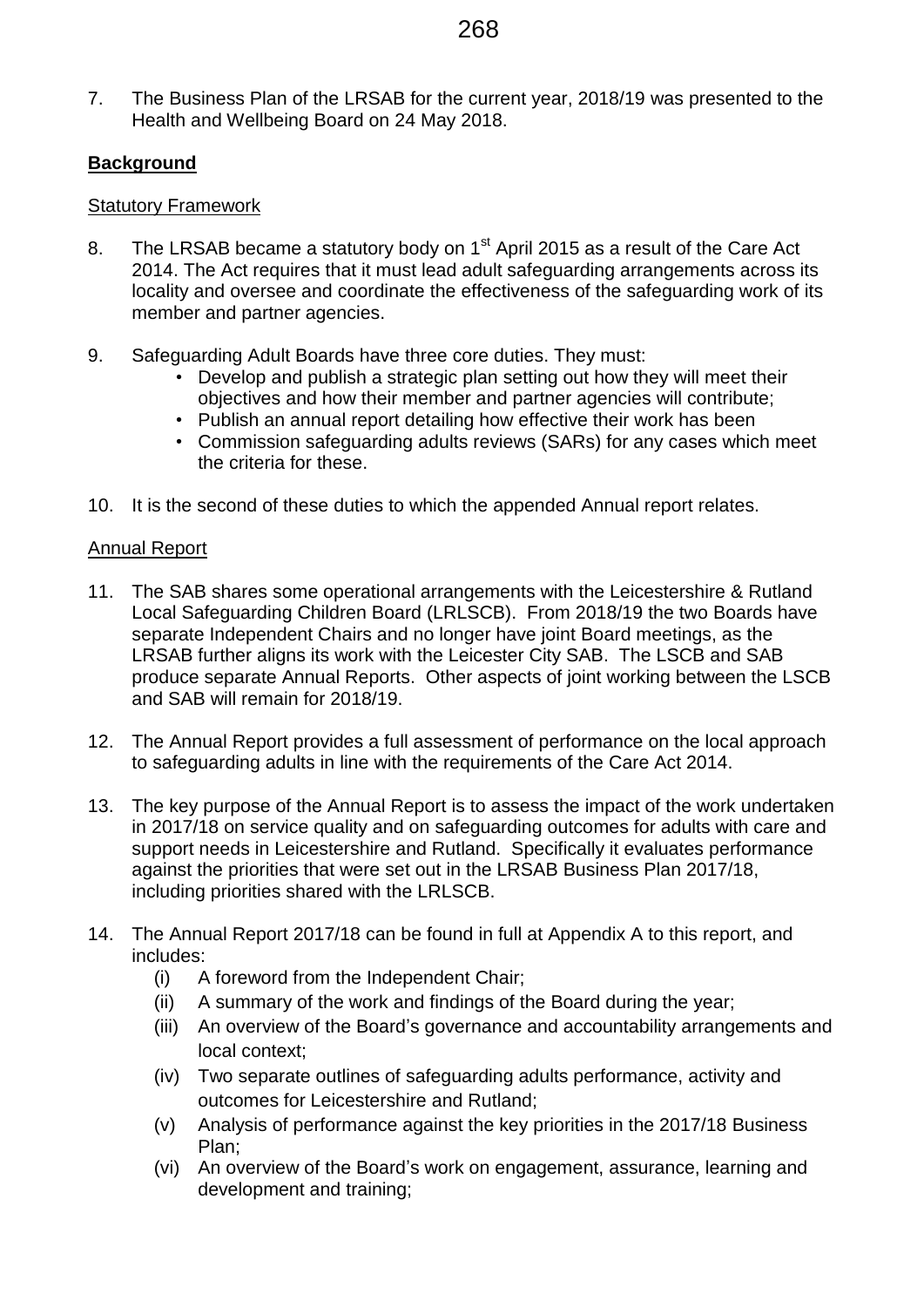(vii) The challenges ahead including the Business Development Plan Priorities for 2018/19.

## **Key Messages**

- 15. The key messages from the LRSAB, specifically in relation to Leicestershire are:
	- a. Workers and agencies work well together to safeguard adults in Leicestershire.
	- b. 'Making Safeguarding Personal' (MSP) is influencing practice across agencies and more people in Leicestershire have more say in the enquiries about their safeguarding.
	- c. Financial Abuse remains a prevalent area in the abuse of adults in Leicestershire.
	- d. Good and consistent understanding of, and responses to, Mental Capacity is a development need across the workforce.
	- e. The Board will continue to challenge and drive improvement in the safeguarding of adults, including developing its own approach to engagement and participation of adults with care and support needs.

#### **Consultation/Patient and Public Involvement**

- 16. The Annual Report includes a summary of the consultation and engagement work which the SAB has carried out with the public, adults with care and support needs and with practitioners.
- 17. This report to the Board is part of the consultation on the Annual Report.
- 18. All members of the Boards and their Executive have had opportunities to contribute to and comment on earlier drafts of the Annual Report.

#### **Resource Implications**

19. There are no resource implications arising from the recommendation in this report. The LRSAB operates with a budget of £100,878 to which partner agencies contribute.

#### **Timetable for Decisions**

20. The final Annual Report will be submitted to the LRSAB on 25 October, after which it will be published.

#### **Background papers**

None

## **Circulation under the Local Issues Alert Procedure**

None